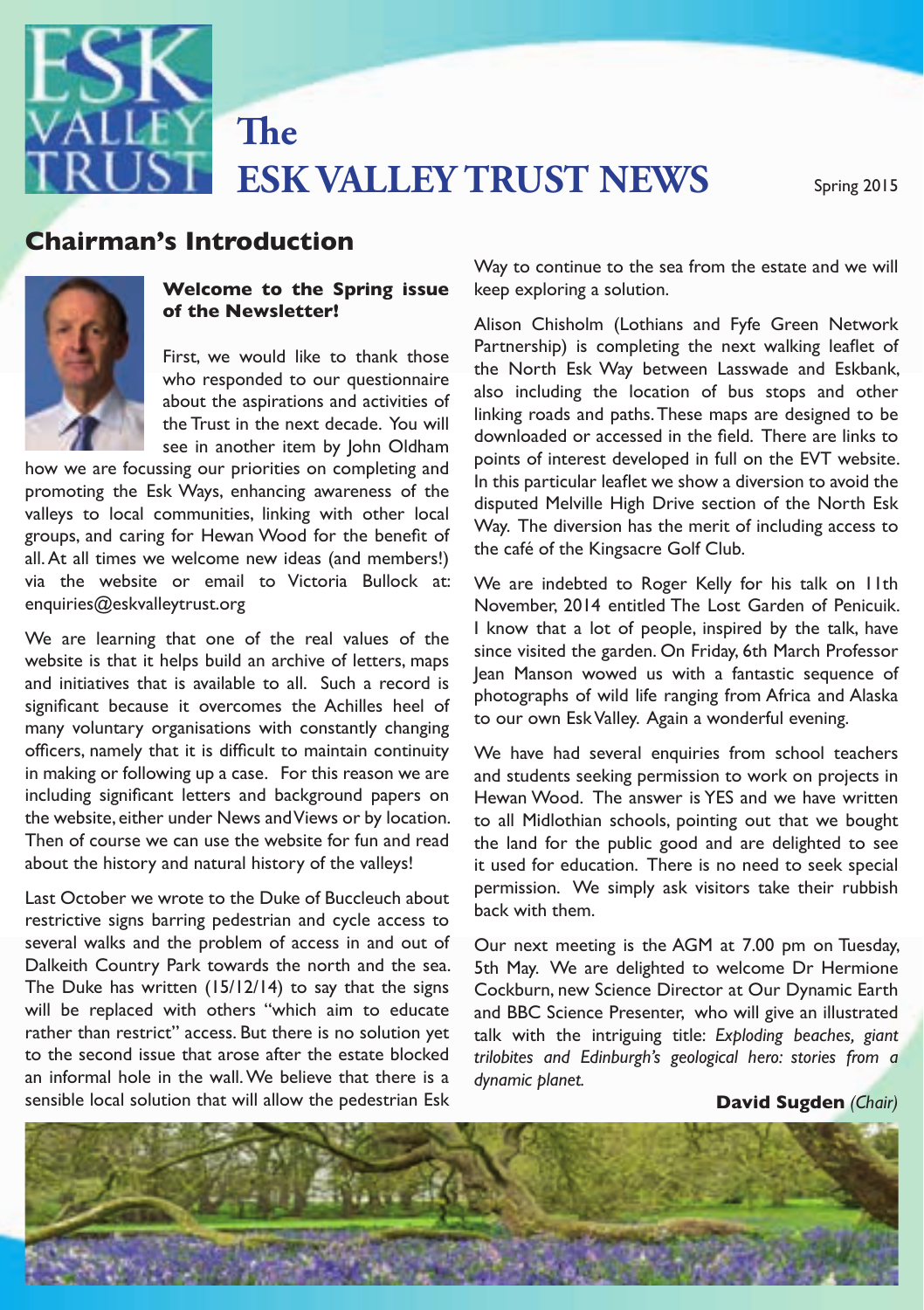## **ESK VALLEY TRUST AGM**

Following a usually brief AGM we look forward to the illustrated talk:



**Exploding beaches, giant trilobites and Edinburgh's geological hero: stories from a dynamic planet**

#### by **Dr Hermione Cockburn**,

Scientific Director at Our Dynamic Earth, Edinburgh

#### in **St David's Church Hall, Dalkeith**

#### on **Tuesday, 5th May, 2015 at 7.00pm**

We are excited to have Dr Cockburn coming along so do bring friends and family to hear her. Here is her background - Dr Hermione Cockburn, who gained her PhD at the University of Edinburgh, has worked in Australia, Africa and Antarctica researching how landscapes evolve. She has presented programmes for the BBC including Coast, Rough Science, The Nature of Britain and written a book, Fossil Detectives: Discovering Prehistoric Britain to accompany the BBC2 palaeontology series she presented. On Radio 4 she's covered subjects ranging from lead pollution and lasers to reservoirs and greenhouses, and presented an award winning series on bacteria. She is passionate about inspiring anyone who will listen with stories about the Earth.

### **What next for The Esk Valley Trust? – how YOU might help.**

Many thanks to those who responded to the questionnaire in the last Newsletter asking 'What next for the Esk Valley Trust?'. Although the number of responses was quite small all agreed with our original objectives and the changes to the priorities.

It is really helpful to have the views of members as we plan to progress the intentions of the Trust. It is also reassuring to feel that the original aspirations of the Trust are standing the test of time.

The plans for the future emphasise three things:

- **• (Continuing to) make the Esk Ways complete, well known and well used**
- **• Being part of the means to enhance local community awareness of the natural amenities of the Esk valleys (and their natural and social histories)**
- **• Ongoing care and 'development' of the Hewan Wood for the benefit of current and future generations**

Each of these activities implies an awareness and enjoyment of the resources of the Esk Valley amongst the people who live, work and/or visit here. A good measure of the success of the Trust's activities would simply be the number of people who value and enjoy the many aspects of the Esk Valley's physical, social and cultural environments. Measuring such things may not be feasible but the more people who are aware of the various features of our area, and are linked to it through the membership of this Trust, the more likely it is that we are making progress with our main aims.

So, getting more people interested in and involved in the Trust's activities is important.

To move in this direction we see the need:

- **• To increase awareness of the Trust in local communities and increase its membership**
- **• To link the actions of the Trust beneficially to other organisations to accelerate achievement of our goals**

Easy to say, but perhaps less easy to achieve.

This is where all current members of the Trust can help – particularly when it comes to expanding our membership. If every member were to encourage a few friends, neighbours or work colleagues to join the Trust – and to be more aware of the delights of the Esk Valley (that might be helped by knowing about our web site (wwweskvalleytrust.org – always a good source of information) – progress would accelerate. It would be particularly good to increase the number of younger people and families who can gain and share interests in the Esk Valley through the EVT.

The more members that we have the more ideas are likely to come forward to progress the goals of the EVT.

Please help if you can by 'spreading the word' – or by letting us have your ideas about how to give the activities of the EVT, and enjoyment of the Esk Valley, a boost.

> We would be delighted to hear from you at: **enquiries@eskvalleytrust.org**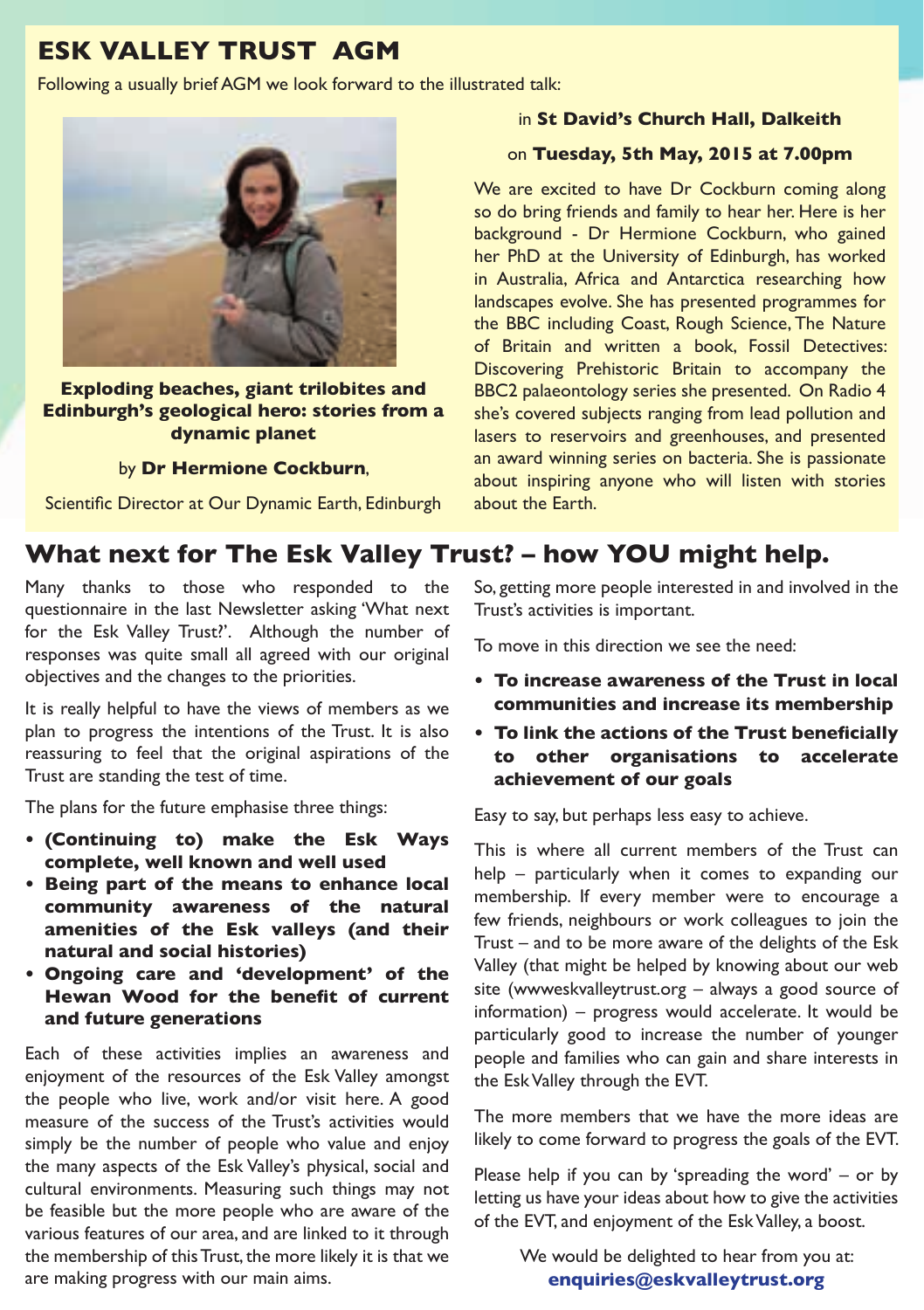# **Borders Railway and access to Ironmills Park**

 This is an update on an issue that we raised in the Spring Newsletter of 2014, namely how best can the North Esk Way cross the Borders railway and gain access to Ironmills Park, Eskbank. In 2014 we linked up with the cycling and local community to see if we could resurrect an idea suggested 13 years ago and go for a riverside route slung beneath the railway viaduct. The 2014 letter and the positive response from Midlothian Council are on the EVT website under News & Events (www.eskvalleytrust.org). The proposal would solve two issues of both local and regional importance: (a) the North Esk Way and cycle ways become linked to Ironmills Park and (b) we restore the access to Ironmills Park lost to the railway.

As a report on progress, we reproduce part of a draft map of the project, which is supported by Bill Kerr-Smith of the Eskbank and Newbattle Community Council with voluntary professional work by Chris Matson. The route links to the Melville Castle section of the North Esk Way via Gilmerton Road (B6392). It then runs across land owned by RBS past the old Roman baths at Elginhaugh before swinging beneath Eskbank Viaduct to Ironmills Park. Neil Douglas (RBS, 2014) felt the bank would see the granting of rights to cross their field as welcome PR. So this seems a good time for the local community and Esk Valley Trust to back this initiative.